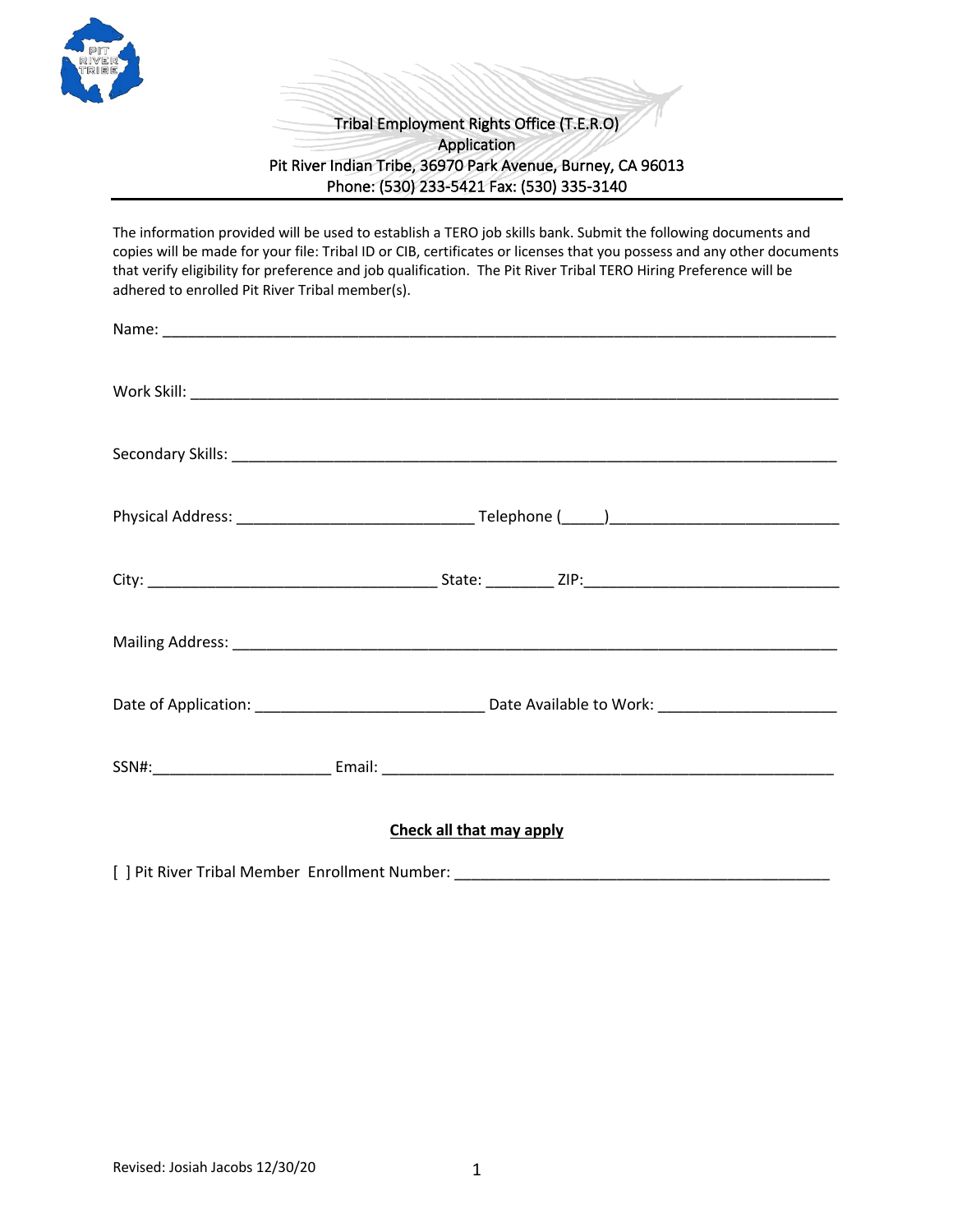| <b>Employment History</b>                                                                               |
|---------------------------------------------------------------------------------------------------------|
|                                                                                                         |
|                                                                                                         |
| Phone #: ( <u>__</u> ) ____________________________ Employed from: _____/ _____/ ______/ _____/ ______/ |
|                                                                                                         |
|                                                                                                         |
|                                                                                                         |
| Phone #: (___)____________________________ Employed from: _____/_____/_________To: _____/_____/______   |
|                                                                                                         |
|                                                                                                         |
|                                                                                                         |
| Phone #: (___)______________________________ Employed from: _____/_____/________To: _____/_____/______  |
| ,我们也不能在这里的人,我们也不能在这里的人,我们也不能在这里的人,我们也不能在这里的人,我们也不能在这里的人,我们也不能在这里的人,我们也不能在这里的人,我们也                       |
|                                                                                                         |
|                                                                                                         |